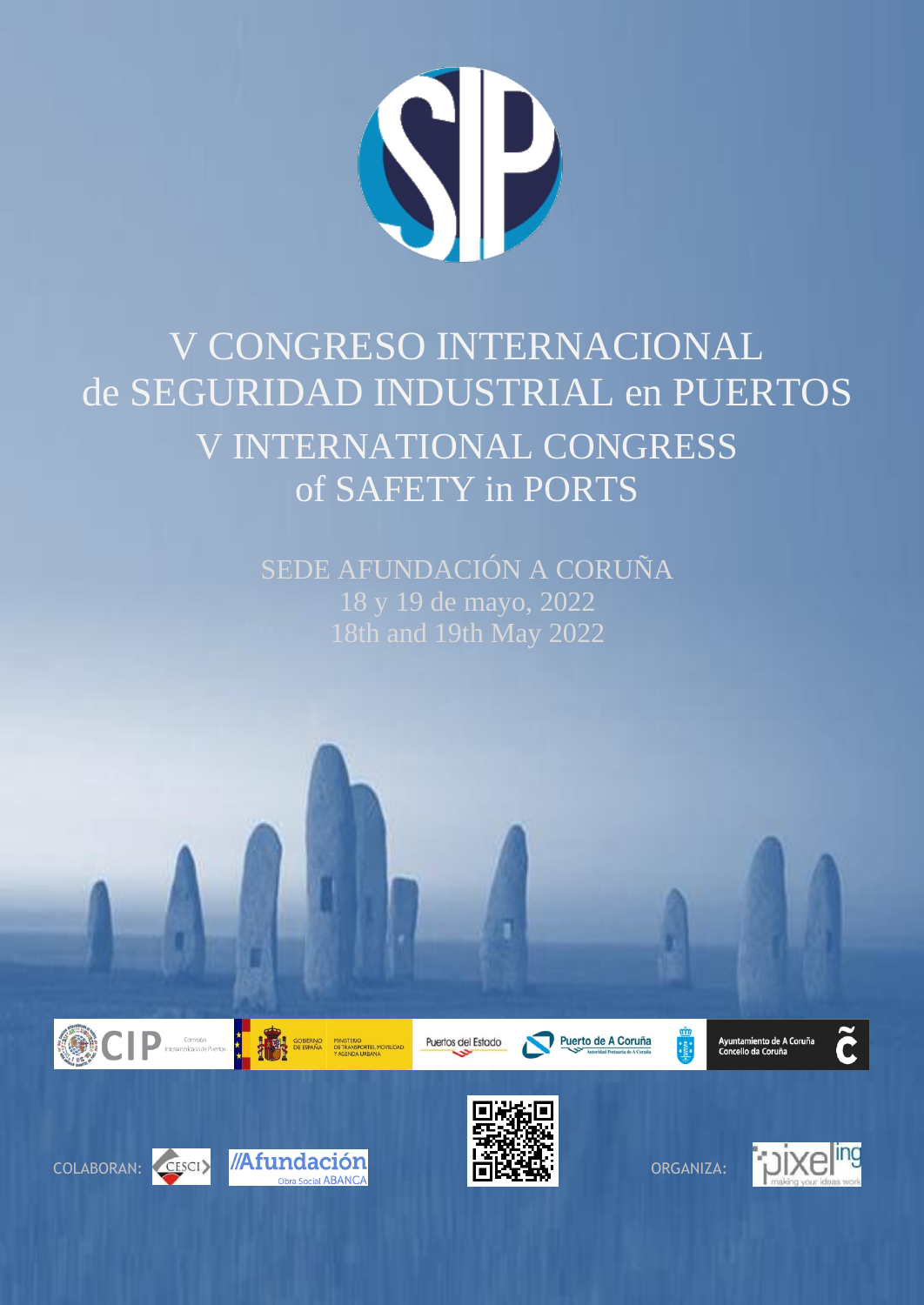V INTERNATIONAL CONGRESS OF SAFETY IN PORTS



## **PROGRAMA - PLANNING / 18 DE MAYO - 18TH MAY -**

| 09:00 h.                  | ENTREGA DE ACREDITACIONES / REGISTRATION AND ACCREDITATION OF PARTICIPANTS                                                                                                                                                                                                                                                                                                                                                             |
|---------------------------|----------------------------------------------------------------------------------------------------------------------------------------------------------------------------------------------------------------------------------------------------------------------------------------------------------------------------------------------------------------------------------------------------------------------------------------|
| 09:30 h.                  | INAUGURACIÓN DEL V CONGRESO INTERNACIONAL / OPENING SESSION<br>AYUNTAMIENTO DE A CORUÑA I PUERTOS DEL ESTADO I XUNTA DE GALICIA I DIPUTACIÓN DE A CORUÑA<br>A CORUÑA CITY COUNCIL   PORTS OF THE STATE   XUNTA DE GALICIA   DEPUTATION OF A CORUÑA                                                                                                                                                                                     |
| 10:00 h.                  | PONENCIA MAGISTRAL / GUEST OF HONOR PRESENTATION<br>LOS PUERTOS, CLAVE DE LA SEGURIDAD GEOESTRATÉGICA / PORTS, KEY TO GEOSTRATEGIC SECURITY<br>COL. D. PEDRO BAÑOS BAJO - GEOESTRATEGO                                                                                                                                                                                                                                                 |
| 11:00 h.                  | LA SEGURIDAD INDUSTRIAL EN EL MARCO ESTRATÉGICO DEL SISTEMA PORTUARIO: PUERTOS SEGUROS Y PROTEGIDOS /<br>INDUSTRIAL SAFETY IN THE STRATEGIC FRAMEWORK OF THE PORT SYSTEM: SAFE AND SECURE PORTS<br>D. JAVIER GESÉ APERTE - SUBDIRECTOR DE SEGURIDAD Y PROTECCIÓN - PUERTOS DEL ESTADO                                                                                                                                                  |
| 11:20 h.                  | PAUSA CAFÉ Y RED DE CONTACTOS                                                                                                                                                                                                                                                                                                                                                                                                          |
| ÁREA TEMÁTICA<br>12:05 h. | COORDINACIÓN ENTRE PLANES (PAU, PIM, PBIP)<br>COORDINACIÓN ENTRE GRUPOS DE RESPUESTA: PRECEDENCIA Y MANDO ÚNICO /<br>COORDINATION BETWEEN RESPONSE GROUPS: PRECEDENCE AND SINGLE COMMAND<br>D. CARLOS NOVILLO PIRIS - VICECONSEJERO DE INTERIOR Y AGENCIA DE SEGURIDAD Y EMERGENCIAS - COMUNIDAD DE MADRID                                                                                                                             |
| 12:25 h.                  | APORTACIÓN DE LAS CAPACIDADES DE LA UNIDAD MILITAR DE EMERGENCIAS PARA UNA RESPUESTA COORDINADA A UNA<br>EMERGENCIA INDUSTRIAL EN UN PUERTO /<br>CONTRIBUTION OF THE CAPABILITIES OF THE MILITARY EMERGENCY UNIT FOR A COORDINATED RESPONSE TO AN INDUSTRIAL<br><b>EMERGENCY AT A PORT</b><br>CTE. D. JESÚS MONTIEL ALDA<br>GRUPO DE INTERVENCIÓN DE EMERGENCIAS TECNOLÓGICAS Y MEDIOAMBIENTALES / UNIDAD MILITAR DE EMERGENCIAS (UME) |
| 12:45 h.                  | SEGURIDAD HÍBRIDA Y NUEVOS RETOS EN LA SEGURIDAD CONTRA INCENDIOS EN EL ÁMBITO PORTUARIO /<br>HYBRID SAFETY AND NEW CHALLENGES IN FIRE SAFETY IN THE PORT AREA<br>D. CARLOS SÁNCHEZ HERNÁNDEZ - D. RUBÉN RODRÍGUEZ NEGRO - GERENCIA OTT E INGENIERÍA PCI - PROSEGUR                                                                                                                                                                    |
| 13:10 h.                  | ÁREA TEMÁTICA ESTUDIOS DE CASO / CASE STUDIES<br>PROYECTO RECOPE. PUERTO MOIN (COSTA RICA)<br>SISTEMAS DE SUPORTACIÓN MÜPRO BAJO CONDICIONANTE SISMICOS Y DE INCENDIO /<br>MÜPRO SUPPORT SYSTEMS UNDER SEISMIC AND FIRE CONDITIONS<br>D. ÁLVARO IMAZ SÁNCHEZ - MÜPRO                                                                                                                                                                   |
| $13:30$ H.                | LA SEGURIDAD INDUSTRIAL EN LOS SISTEMAS SMART PORT. PLATAFORMA INTELIGENTE Y APLICACIÓN A SISTEMAS DE PCI A<br>PROCESOS DEL PAU / INDUSTRIAL SECURITY IN SMART PORT SYSTEMS. INTELLIGENT PLATFORM AND APPLICATION TO FIFI SYSTEMS<br>AND SELF PROTECTION PROCESSES<br>D. VICTOR ESTÉVEZ - DIRECTOR COMERCIAL ZONA NORTE - EMETEL                                                                                                       |
| 13:50 h.                  | EJERCICIO BLUESTAR, PROYECTO MANIFESTS / BLUESTAR EXERCISE, MANIFESTS PROJECT<br>D. PEDRO MONTERO VILAR - JEFE DE MODELADO OCEANOGRÁFICO - INTECMAR                                                                                                                                                                                                                                                                                    |
| 14:10 h.                  | ALMUERZO / LUNCH BREAK                                                                                                                                                                                                                                                                                                                                                                                                                 |
| ÁREA TEMÁTICA<br>15:45 h. | SEGURIDAD MARÍTIMA Y PORTUARIA / MARITIME AND PORT SECURITY<br>TECNOLOGÍA 4.0 PARA LAS OPERACIONES NAÚTICAS EN PUERTO: SOPORTE A LA SEGURIDAD Y EFICIENCIA MEDIOAMBIENTAL /<br>4.0 TECHNOLOGY FOR NAUTICAL PORT OPERATIONS: SUPPORT FOR SAFETY AND ENVIRONMENTAL EFFICIENCY<br>D. JOSÉ RAMÓN IRIBARREN - DIRECTOR GENERAL - SIPORT21                                                                                                   |
| 16:05 h.                  | SISTEMA DE CONTROL DE HUMOS EN NAVES FRIGORÍFICAS EN INSTALACIONES PORTUARIAS /<br>SMOKE CONTROL SYSTEM ON REFRIGERATION VESSELS IN PORT FACILITIES<br>D. SANCHO BENDICHO ALONSO - DIRECTOR DE PROYECTO - SODECA                                                                                                                                                                                                                       |
| 16:25 h.                  | TRANSPORTE INTERMODAL DE MERCANCÍAS PELIGROSAS / INTERMODAL TRANSPORTATION OF DANGEROUS GOODS<br>D. LILIAN CHAVANON - CONSEILLER SÉCURITÉ TRANSPORT DE MARCHANDISES DANGEREUSES                                                                                                                                                                                                                                                        |
| 16:45 h.                  | CONDICIONES DE PROTECCIÓN CONTRA INCENDIOS Y DE AUTOPROTECCION EN MARINAS Y PUERTOS DEPORTIVOS /<br>FIRE PROTECTION AND SELF-PROTECTION CONDITIONS IN MARINAS AND YACHT HARBORS<br>D. JOSEP AUBAREDA FIGUERAS - JEFE DE DIVISIÓN DE SEGURIDAD Y PROTECCIÓN - AUTORIDAD PORTUARIA DE BALEARES                                                                                                                                           |
| 17:05 h.                  | LECCIONES APRENDIDAS DE CASOS REALES DE EVALUACIÓN DE RIESGOS EN LA ZONA PORTUARIA /<br>LESSONS LEARNT FROM REAL CASES OF RISK ASSESSMENT IN PORTS AREA<br>D. LUCA FIORENTINI - FIRE ~ EXPL. FORENSIC ENGINEER - TECSA, S.r.l.                                                                                                                                                                                                         |
| 17:25 h.                  | COORDINACIÓN ENTRE SERVICIOS DE EXTINCIÓN DE INCENDIOS Y SALVAMENTO MARÍTIMO<br>COORDINATION BETWEEN FIRE FIGHTING SERVICES AND THE SPANISH MARITIME RESCUE SOCIETY<br>D <sup>a</sup> , MÓNICA MULERO - DIRECTORA DE OPERACIONES - SOCIEDAD DE SALVAMENTO Y SEGURIDAD MARÍTIMA (SASEMAR)                                                                                                                                               |
| 17:45 h.                  | ANÁLISIS DE LA JORNADA / ANALYSIS OF THE DAY                                                                                                                                                                                                                                                                                                                                                                                           |
| 20:00 h.                  | CENA OFICIAL EN PAZO DE VILABOA / OFFICIAL DINNER IN PAZO DE VILABOA                                                                                                                                                                                                                                                                                                                                                                   |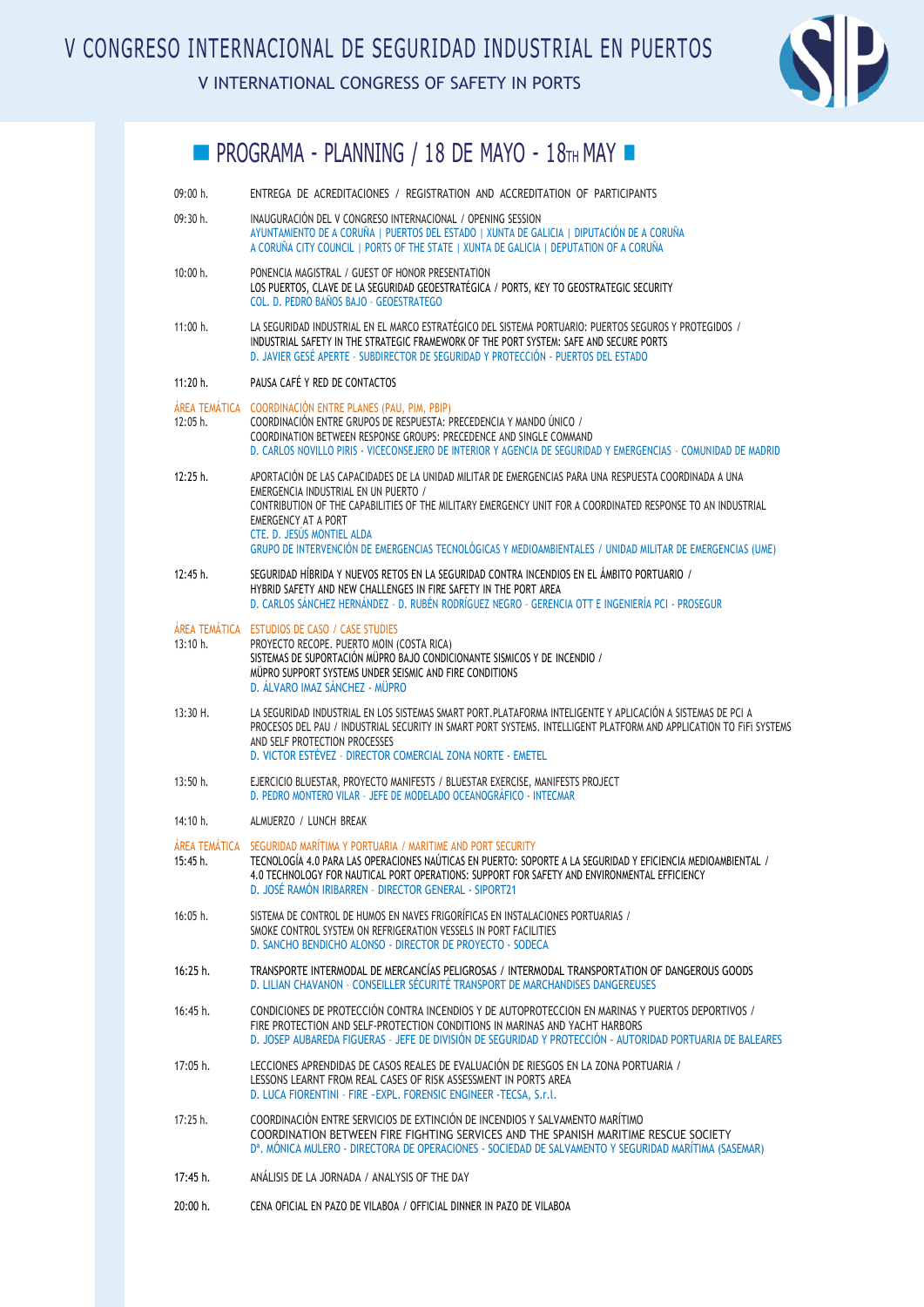

V CONGRESO INTERNACIONAL DE SEGURIDAD INDUSTRIAL EN PUERTOS V INTERNATIONAL CONGRESS OF SAFETY IN PORTS

## $\blacksquare$  PROGRAMA - PLANNING / 19 DE MAYO - 19TH MAY  $\blacksquare$

| 09:00 h. | PONENCIA MAGISTRAL / GUEST OF HONOR PRESENTATION                                                                                                                                                              |
|----------|---------------------------------------------------------------------------------------------------------------------------------------------------------------------------------------------------------------|
|          | GESTIÓN DEL IMPACTO DE LOS INCENDIOS EN EL MEDIO AMBIENTE / MANAGEMENT OF FIRE IMPACTS ON ENVIRONMENT                                                                                                         |
|          | Dr. BRIAN MEACHAM - PhD, PE, EUR ING, CEng, FIFireE, FSFPE, Managing Principal: Meacham Associates                                                                                                            |
|          | ÁREA TEMÁTICA INSTALACIONES DE ENERGÍAS RENOVABLES Y VECTORES ENERGÉTICOS EN ÁREAS PORTUARIAS                                                                                                                 |
|          | RENEWABLE ENERGY INSTALLATIONS AND ENERGY VECTORS IN PORT AREAS                                                                                                                                               |
| 09:45 h. | ENERGÍAS RENOVABLES: NUEVOS RETOS DE LA GESTIÓN PORTUARIA ORIENTADA A COMUNIDADES ENERGÉTICAS Y NUEVOS<br>REOUERIMIENTOS DE SEGURIDAD / RENEWABLE ENERGIES: NEW CHALLENGES OF PORT MANAGEMENT AIMED AT ENERGY |
|          | COMMUNITIES AND NEW PROCESSING AND SECURITY REOUIREMENTS                                                                                                                                                      |
|          | D <sup>a</sup> . FÁTIMA MARÍA TORRENTE SOCASTRO - DIVISIÓN DE INGENIERÍA Y EFICIENCIA - APPLUS                                                                                                                |
| 10:05 h. | PROTECCIÓN CONTRA INCENDIOS EN INSTALACIONES DE GAS NATURAL Y PETROQUÍMICAS EN INSTALACIONES PORTUARIAS /<br>FIRE PROTECTION IN NATURAL GAS AND PETROCHEMICAL FACILITIES AT PORT FACILITIES                   |
|          | D. JUAN ROMERO - COORDINADOR PROYECTO DE AUTOPROTECCIÓN - COMIN-CHEPRO                                                                                                                                        |
| 10:25 h. | GESTIÓN CERTIFICADA DE EMERGENCIAS EN PUERTOS / CERTIFIED MANAGEMENT OF EMERGENCIES IN PORTS                                                                                                                  |
|          | D. JESÚS TEVA CÓRDOBA - RESPONSABLE DE AUTOPROTECCIÓN - AUTORIDAD PORTUARIA DE TARRAGONA                                                                                                                      |
| 10:45 h. | PROTECCIÓN DE INSTALACIONES DE ENERGÍAS RENOVABLES / PROTECTION OF RENEWABLE ENERGIES INSTALLATIONS                                                                                                           |
|          | D. JUAN FERRER - DIRECTOR DE PROYECTOS - PIXELING                                                                                                                                                             |
| 11:05 h. | SISTEMAS DE EMBARCACIONES AUTÓNOMAS USV                                                                                                                                                                       |
|          | D. MANUEL MATEO RODRÍGUEZ - DIRECTOR DE DESARROLLO COMERCIAL - NAVANTIA                                                                                                                                       |
| 11:25 h. | PAUSA CAFÉ Y RED DE CONTACTOS                                                                                                                                                                                 |
| 11:55 h. | PRESENTACIÓN DE CONCLUSIONES                                                                                                                                                                                  |
|          | D. ANDRÉS PEDREIRA - DIRECTOR DEL V CONGRESO SIP                                                                                                                                                              |
|          | D <sup>a</sup> . CAROLA ZÁRATE - DIRECTORA DE PROYECTOS DE AUTOPROTECCIÓN - PIXELING                                                                                                                          |
| 12:10 h. | CLAUSURA DEL V CONGRESO INTERNACIONAL SIP / CLOSING CEREMONY OF THE V INTERNATIONAL SIP CONGRESS                                                                                                              |
|          | D. MARTÍN FERNÁNDEZ PRADO - PRESIDENTE DE LA AUTORIDAD PORTUARIA DE A CORUÑA<br>D. CARLOS CALVELO - ALCALDE DE ARTEIXO                                                                                        |
|          | D. JULIO E. ABALDE ALONSO - RECTOR DE LA UNIVERSIDAD DE A CORUÑA                                                                                                                                              |
|          | D. ANDRÉS PEDREIRA - DIRECTOR DEL V CONGRESO SIP                                                                                                                                                              |
| 12:45 h. | TRASLADO AL PUERTO EXTERIOR DE A CORUÑA / TRANSFER TO THE OUTER PORT OF A CORUÑA                                                                                                                              |
|          |                                                                                                                                                                                                               |

13:15 h. EJERCICIO EN EL PUERTO EXTERIOR DE A CORUÑA / EXERCISE IN THE OUTER PORT OF A CORUÑA RESPUESTA COORDINADA TIERRA MAR FRENTE A UNA FUGA DE GAS EN UNA DESCARGA CISTERNA-BUQUE COORDINATED LAND-SEA RESPONSE TO A GAS LEAK IN A TRUCK TO SHIP-TRANSFER





Puerto exterior de A Coruña